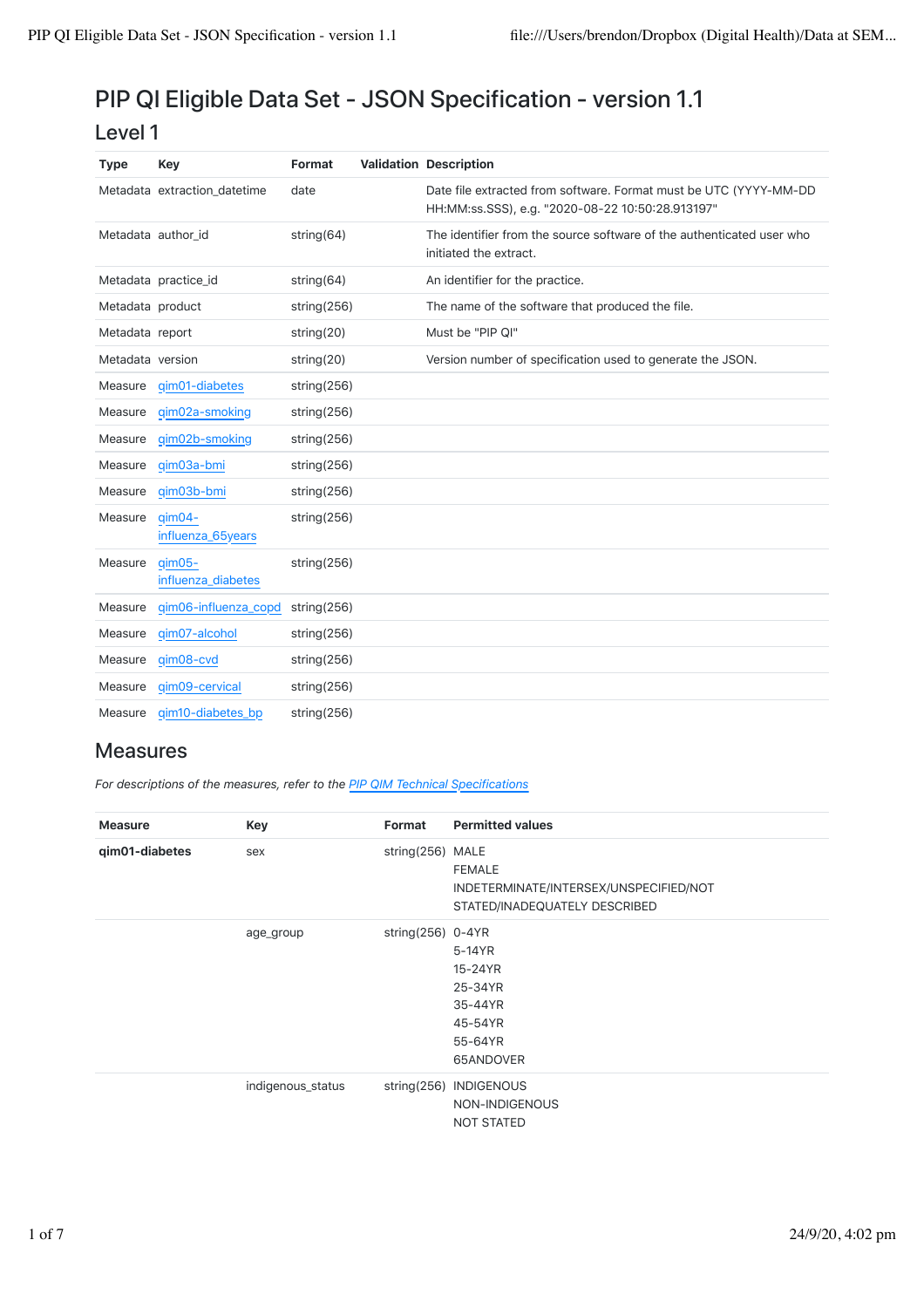| <b>Measure</b> | <b>Key</b>        | Format              | <b>Permitted values</b>                                                                  |
|----------------|-------------------|---------------------|------------------------------------------------------------------------------------------|
|                | diabetes_type     | string(256) T1DM    | T2DM<br><b>UNDEFINED</b>                                                                 |
|                | hba1c_result      |                     | string(256) RECORDED                                                                     |
|                | numerator         | integer             | Must be 0 or greater                                                                     |
|                | denominator       | integer             | Must be 0 or greater                                                                     |
| qim02a-smoking | sex               | string(256) MALE    | <b>FEMALE</b><br>INDETERMINATE/INTERSEX/UNSPECIFIED/NOT<br>STATED/INADEQUATELY DESCRIBED |
|                | age_group         | string(256) 15-24YR | 25-34YR<br>35-44YR<br>45-54YR<br>55-64YR<br>65ANDOVER                                    |
|                | indigenous_status |                     | string(256) INDIGENOUS<br>NON-INDIGENOUS<br><b>NOT STATED</b>                            |
|                | smoking_status    |                     | string(256) RECORDED                                                                     |
|                | numerator         | integer             | Must be 0 or greater                                                                     |
|                | denominator       | integer             | Must be 0 or greater                                                                     |
| qim02b-smoking | sex               | string(256) MALE    | <b>FEMALE</b><br>INDETERMINATE/INTERSEX/UNSPECIFIED/NOT<br>STATED/INADEQUATELY DESCRIBED |
|                | age_group         | string(256) 15-24YR | 25-34YR<br>35-44YR<br>45-54YR<br>55-64YR<br>65ANDOVER                                    |
|                | indigenous_status |                     | string(256) INDIGENOUS<br>NON-INDIGENOUS<br><b>NOT STATED</b>                            |
|                | smoking_status    | string(256) CURRENT | EX<br><b>NEVER</b>                                                                       |
|                | numerator         | integer             | Must be 0 or greater                                                                     |
|                | denominator       | integer             | Must be 0 or greater                                                                     |
| qim03a-bmi     | sex               | string(256) MALE    | <b>FEMALE</b><br>INDETERMINATE/INTERSEX/UNSPECIFIED/NOT<br>STATED/INADEQUATELY DESCRIBED |
|                | age_group         | string(256) 15-24YR | 25-34YR<br>35-44YR<br>45-54YR<br>55-64YR<br>65ANDOVER                                    |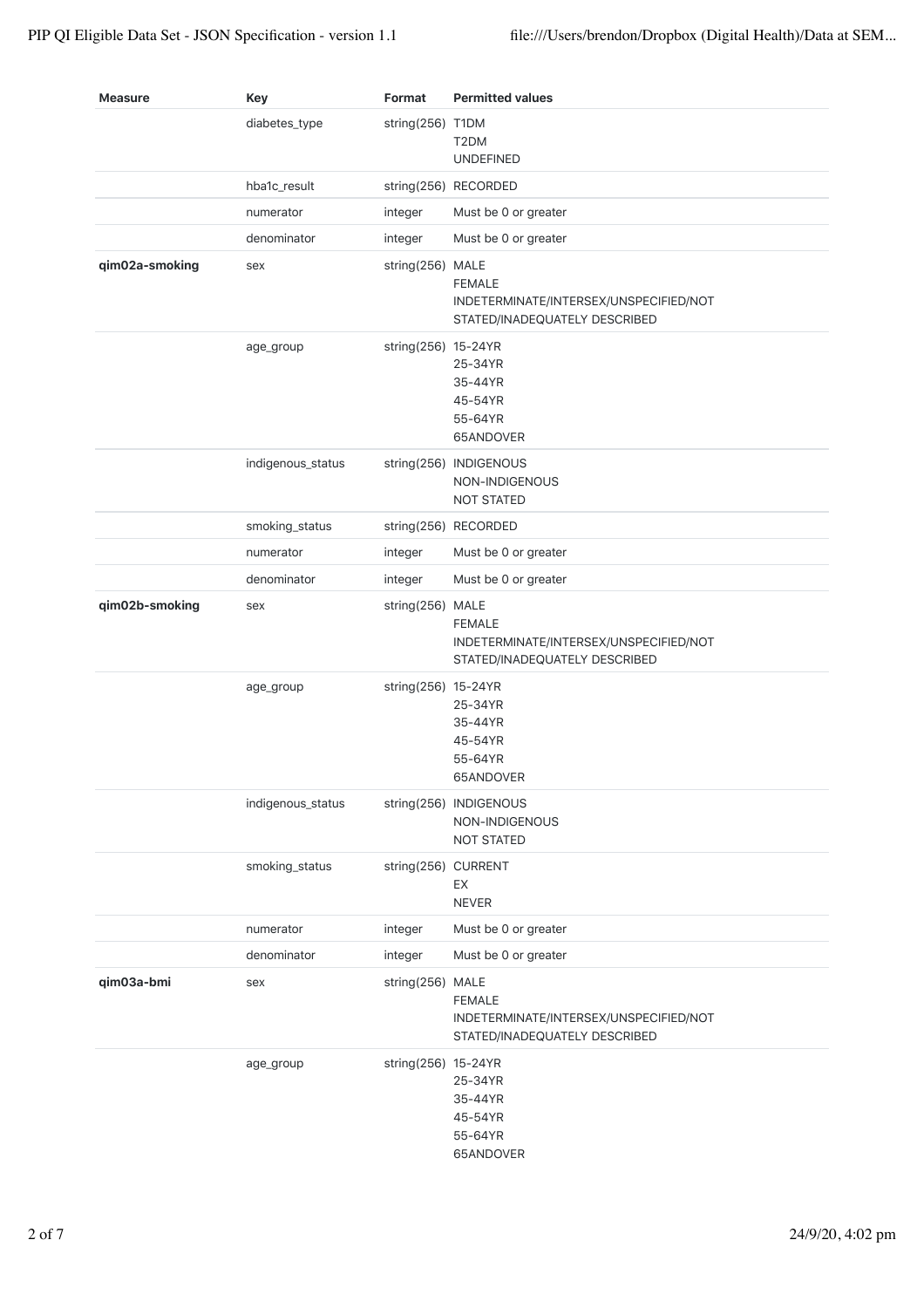| <b>Measure</b>               | <b>Key</b>                                   | Format              | <b>Permitted values</b>                                                                  |
|------------------------------|----------------------------------------------|---------------------|------------------------------------------------------------------------------------------|
|                              | indigenous_status                            |                     | string(256) INDIGENOUS<br>NON-INDIGENOUS<br><b>NOT STATED</b>                            |
|                              | bmi                                          |                     | string(256) RECORDED                                                                     |
|                              | numerator                                    | integer             | Must be 0 or greater                                                                     |
|                              | denominator                                  | integer             | Must be 0 or greater                                                                     |
| qim03b-bmi                   | sex                                          | string(256) MALE    | <b>FEMALE</b><br>INDETERMINATE/INTERSEX/UNSPECIFIED/NOT<br>STATED/INADEQUATELY DESCRIBED |
|                              | age_group                                    | string(256) 15-24YR | 25-34YR<br>35-44YR<br>45-54YR<br>55-64YR<br>65ANDOVER                                    |
|                              | indigenous_status                            |                     | string(256) INDIGENOUS<br>NON-INDIGENOUS<br><b>NOT STATED</b>                            |
|                              | bmi                                          | string(256) OBESE   | <b>OVERWEIGHT</b><br><b>HEALTHY</b><br><b>UNDERWEIGHT</b>                                |
|                              | numerator                                    | integer             | Must be 0 or greater                                                                     |
|                              | denominator                                  | integer             | Must be 0 or greater                                                                     |
| qim04-<br>influenza_65years  | sex                                          | string(256) MALE    | <b>FEMALE</b><br>INDETERMINATE/INTERSEX/UNSPECIFIED/NOT<br>STATED/INADEQUATELY DESCRIBED |
|                              | age_group                                    |                     | string(256) 65ANDOVER                                                                    |
|                              | indigenous_status                            |                     | string(256) INDIGENOUS<br>NON-INDIGENOUS<br><b>NOT STATED</b>                            |
|                              | influenza_immun_status string(256) IMMUNISED |                     |                                                                                          |
|                              | numerator                                    | integer             | Must be 0 or greater                                                                     |
|                              | denominator                                  | integer             | Must be 0 or greater                                                                     |
| qim05-<br>influenza_diabetes | sex                                          | string(256) MALE    | <b>FEMALE</b><br>INDETERMINATE/INTERSEX/UNSPECIFIED/NOT<br>STATED/INADEQUATELY DESCRIBED |
|                              | age_group                                    | string(256) 0-4YR   | 5-14YR<br>15-24YR<br>25-34YR<br>35-44YR<br>45-54YR<br>55-64YR<br>65ANDOVER               |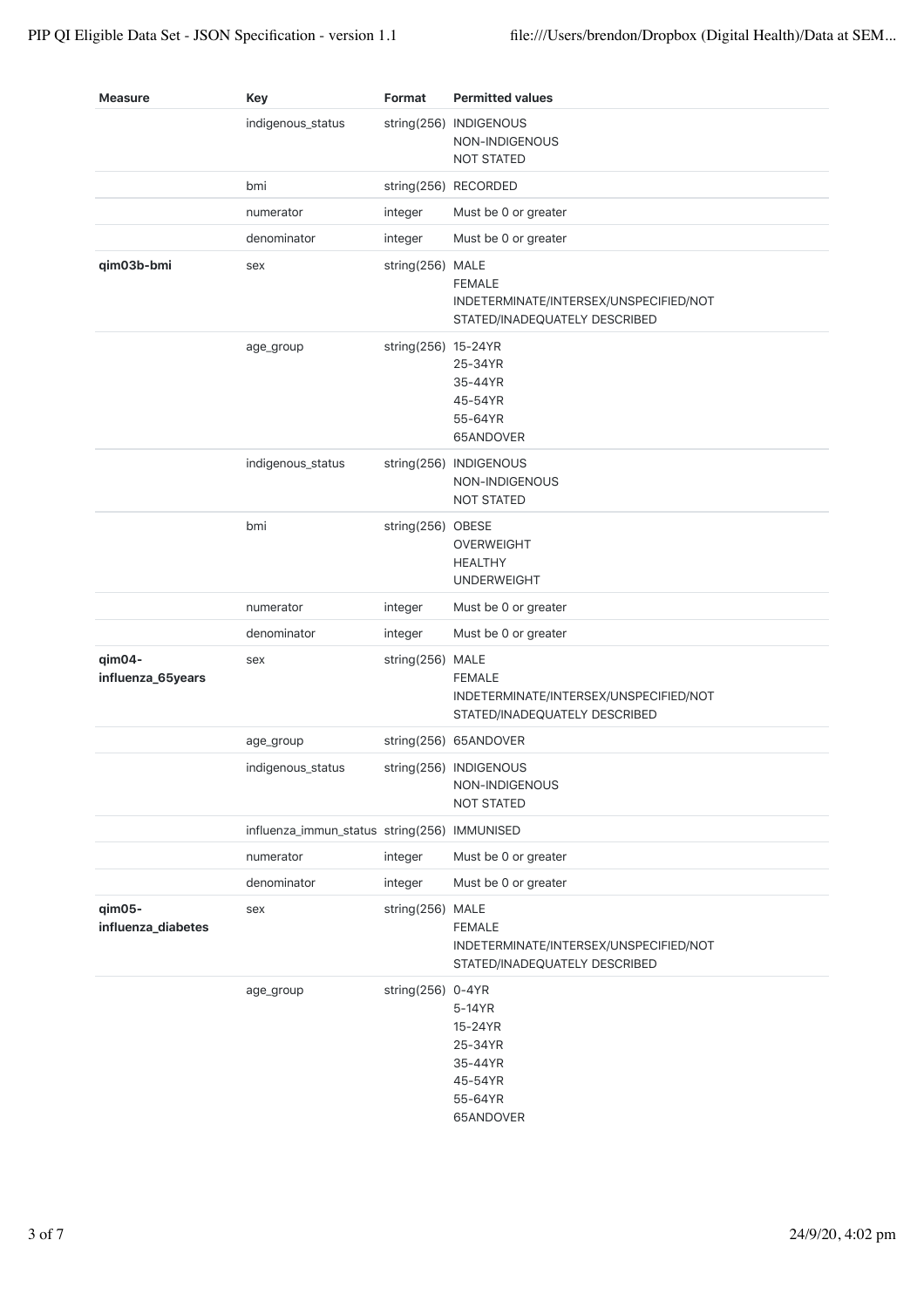| <b>Measure</b>       | <b>Key</b>                                   | Format              | <b>Permitted values</b>                                                                  |
|----------------------|----------------------------------------------|---------------------|------------------------------------------------------------------------------------------|
|                      | indigenous_status                            |                     | string(256) INDIGENOUS<br>NON-INDIGENOUS<br><b>NOT STATED</b>                            |
|                      | influenza_immun_status string(256) IMMUNISED |                     |                                                                                          |
|                      | numerator                                    | integer             | Must be 0 or greater                                                                     |
|                      | denominator                                  | integer             | Must be 0 or greater                                                                     |
| qim06-influenza_copd | sex                                          | string(256) MALE    | <b>FEMALE</b><br>INDETERMINATE/INTERSEX/UNSPECIFIED/NOT<br>STATED/INADEQUATELY DESCRIBED |
|                      | age_group                                    | string(256) 15-24YR | 25-34YR<br>35-44YR<br>45-54YR<br>55-64YR<br>65ANDOVER                                    |
|                      | indigenous_status                            |                     | string(256) INDIGENOUS<br>NON-INDIGENOUS<br><b>NOT STATED</b>                            |
|                      | influenza_immun_status string(256) IMMUNISED |                     |                                                                                          |
|                      | numerator                                    | integer             | Must be 0 or greater                                                                     |
|                      | denominator                                  | integer             | Must be 0 or greater                                                                     |
| qim07-alcohol        | sex                                          | string(256) MALE    | <b>FEMALE</b><br>INDETERMINATE/INTERSEX/UNSPECIFIED/NOT<br>STATED/INADEQUATELY DESCRIBED |
|                      | age_group                                    | string(256) 15-24YR | 25-34YR<br>35-44YR<br>45-54YR<br>55-64YR<br>65ANDOVER                                    |
|                      | indigenous_status                            |                     | string(256) INDIGENOUS<br>NON-INDIGENOUS<br><b>NOT STATED</b>                            |
|                      | alcohol_status                               |                     | string(256) RECORDED                                                                     |
|                      | numerator                                    | integer             | Must be 0 or greater                                                                     |
|                      | denominator                                  | integer             | Must be 0 or greater                                                                     |
| qim08-cvd            | sex                                          | string(256) MALE    | <b>FEMALE</b><br>INDETERMINATE/INTERSEX/UNSPECIFIED/NOT<br>STATED/INADEQUATELY DESCRIBED |
|                      | age_group                                    | string(256) 35-44YR | 45-54YR<br>55-64YR<br>65-74YR                                                            |
|                      | indigenous_status                            |                     | string(256) INDIGENOUS<br>NON-INDIGENOUS<br><b>NOT STATED</b>                            |
|                      | cvd_risk                                     |                     | string(256) RECORDED                                                                     |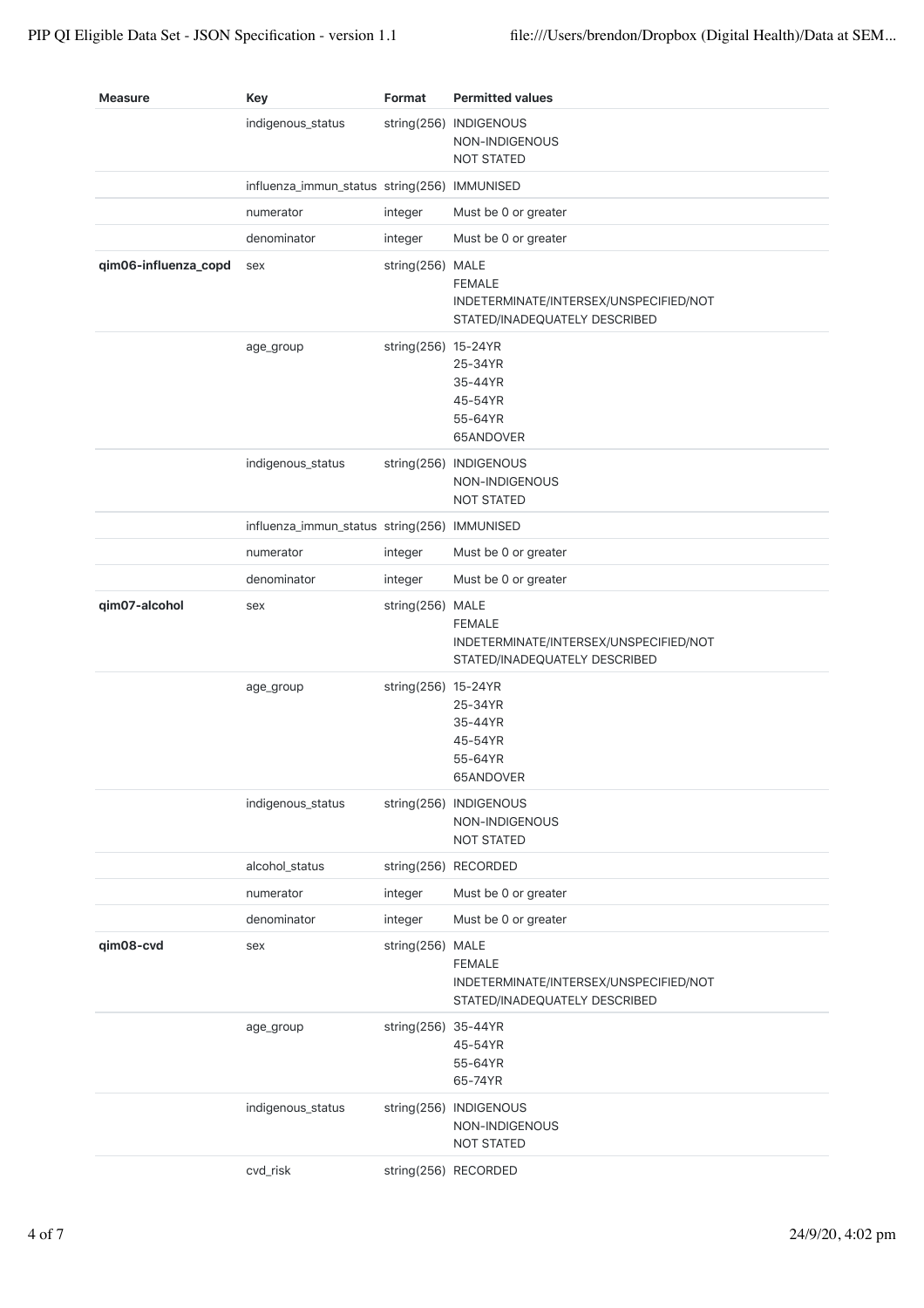| <b>Measure</b>      | Key                    | Format              | <b>Permitted values</b>                                                                                                         |
|---------------------|------------------------|---------------------|---------------------------------------------------------------------------------------------------------------------------------|
|                     | numerator              | integer             | Must be 0 or greater                                                                                                            |
|                     | denominator            | integer             | Must be 0 or greater                                                                                                            |
| qim09-cervical      | sex                    | string(256) FEMALE  |                                                                                                                                 |
|                     | age_group              | string(256) 25-34YR | 35-44YR<br>45-54YR<br>55-64YR<br>65-69YR<br>70-74YR                                                                             |
|                     | indigenous_status      |                     | string(256) INDIGENOUS<br>NON-INDIGENOUS<br><b>NOT STATED</b>                                                                   |
|                     | cervical_screen_status |                     | string(256) SCREENED                                                                                                            |
|                     | numerator              | integer             | Must be 0 or greater                                                                                                            |
|                     | denominator            | integer             | Must be 0 or greater                                                                                                            |
| qim10-diabetes_bp   | sex                    | string(256) MALE    | <b>FEMALE</b><br>INDETERMINATE/INTERSEX/UNSPECIFIED/NOT<br>STATED/INADEQUATELY DESCRIBED                                        |
|                     | age_group              | string(256) 0-4YR   | 5-14YR<br>15-24YR                                                                                                               |
| <b>Example JSON</b> |                        |                     | 25-34YR<br>35-44YR                                                                                                              |
|                     |                        |                     | The example below is valid JSON for this specification for a single FreaSURe (qim04-influenza_65years).<br>55-64YR<br>65ANDOVER |
|                     | indigenous_status      |                     | string(256) INDIGENOUS<br>NON-INDIGENOUS<br><b>NOT STATED</b>                                                                   |
|                     | bp_result              |                     | string(256) RECORDED                                                                                                            |
|                     | numerator              | integer             | Must be 0 or greater                                                                                                            |
|                     | denominator            | integer             | Must be 0 or greater                                                                                                            |